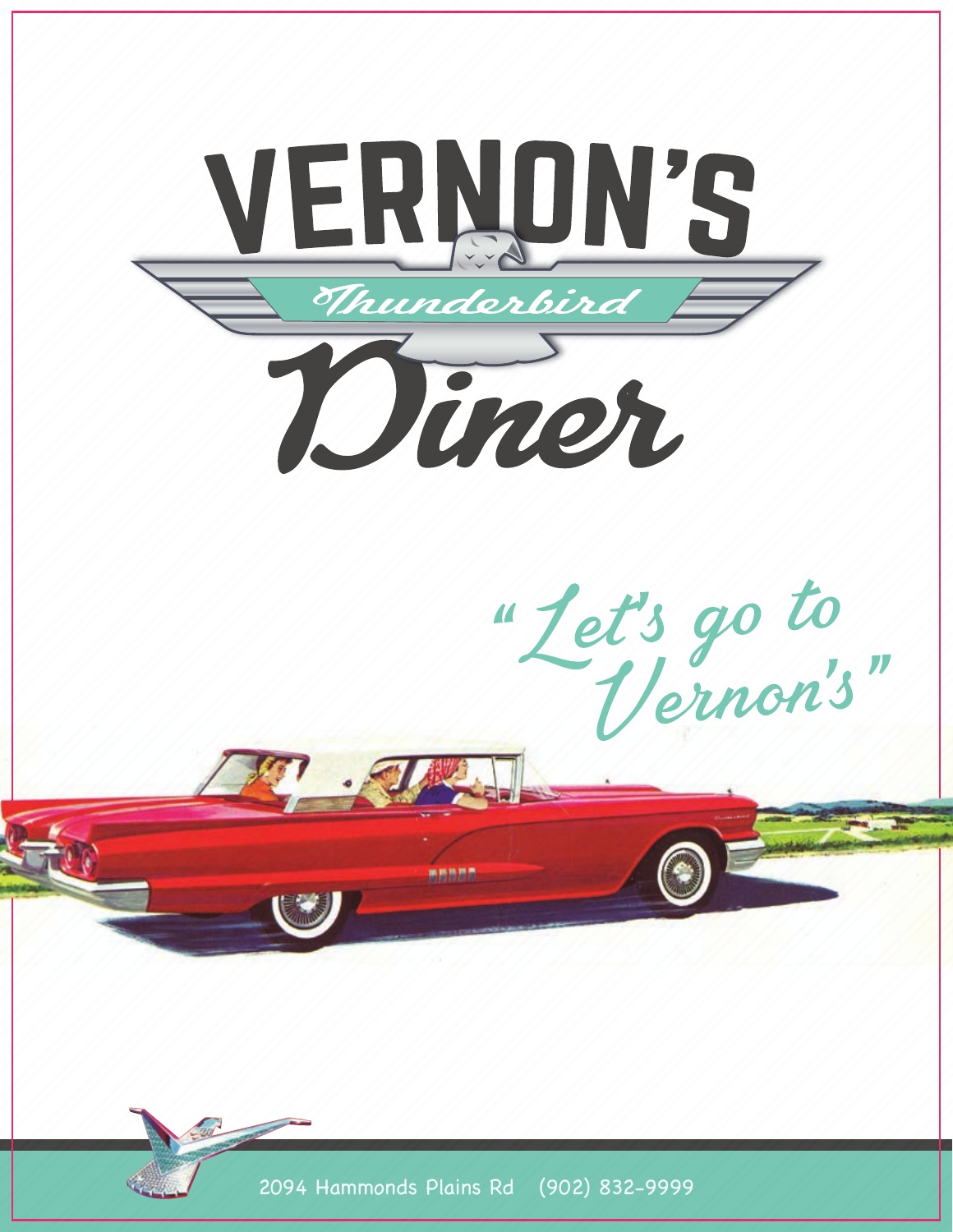# $=$  APPETIZERS  $=$

## MOZZARELLA STICKS

House-made and served with your choice of ranch, sour cream or marinara sauce. 10.99

### ONION RINGS

Thick cut, cooked golden brown, served with our chipotle mayo for dipping. 8.99

### POTATO SKINS

Lots of PEI potato skins, layered with our Cheddar and Mozzarella cheese blend, topped with green onions and bacon. Served with both salsa and sour cream. 14.99

### DINER CHICKEN WINGS

One pound of chicken wings with choice of mild, hot, BBQ or honey garlic sauce. 21.99

### **NACHOS**

Fresh tortilla chips, green peppers, tomatoes, onions, jalapeños and layered with our Cheddar and Mozzarella cheese blend. Served with sour cream and salsa. 19.99 Add guacamole 2.50 Add chicken 4.00

## THUNDERBIRD POUTINE

House-made fries with cheese curds and our signature gravy. 7.99 Add turkey 3.00 Add stuffing 2.00

## SWEET POTATO FRIES

Planks of sweet potato, deep fried and served with Chipotle mayo. 9.99

## $\equiv$  SOUPS  $\equiv$

All soups served with a tea biscuit.

## SEAFOOD CHOWDER

Creamy Atlantic chowder with Haddock, Lobster & Shrimp. Cup 10.99 Bowl 16.99

## SOUP OF THE DAY

……please ask your server! Cup 5.99 Bowl 7.99

## $\equiv$  SALADS  $\equiv$

Add chicken 4.00 Add scallops 5.00 Add shrimp 4.00

### CAESAR SALAD

Crisp romaine served with parmesan, fresh crumbled bacon, croutons and house-made Caesar dressing. 14.99

## ROASTED BEET SALAD

Roasted red beets, goat cheese, mixed greens, walnut pralines and honey-lemon vinaigrette. 17.99

## MIXED GREEN SALAD

Fresh salad greens, carrots, cucumber, red onions, tomatoes and a seasonal house-made honey- lemon vinaigrette. 11.99

## $\equiv$  PASTA  $\equiv$

Served with garlic bread. Add cheese to garlic bread 1.00

## MAC & CHEESE

Creamy, three cheese mac & cheese baked with bacon. 13.99 Add Chicken 4.00

### CHICKEN PARMESAN

Pappardelle pasta tossed in a garlic cream sauce and topped with a crispy parmesan-crusted Eden Valley Fresh chicken breast, marinara sauce and mozzarella. 21.99

## **LASAGNA**

Home-made rich meat sauce with a Cheddar and Mozzarella cheese blend between layers of noodles. Served with Caesar Salad. 17.99

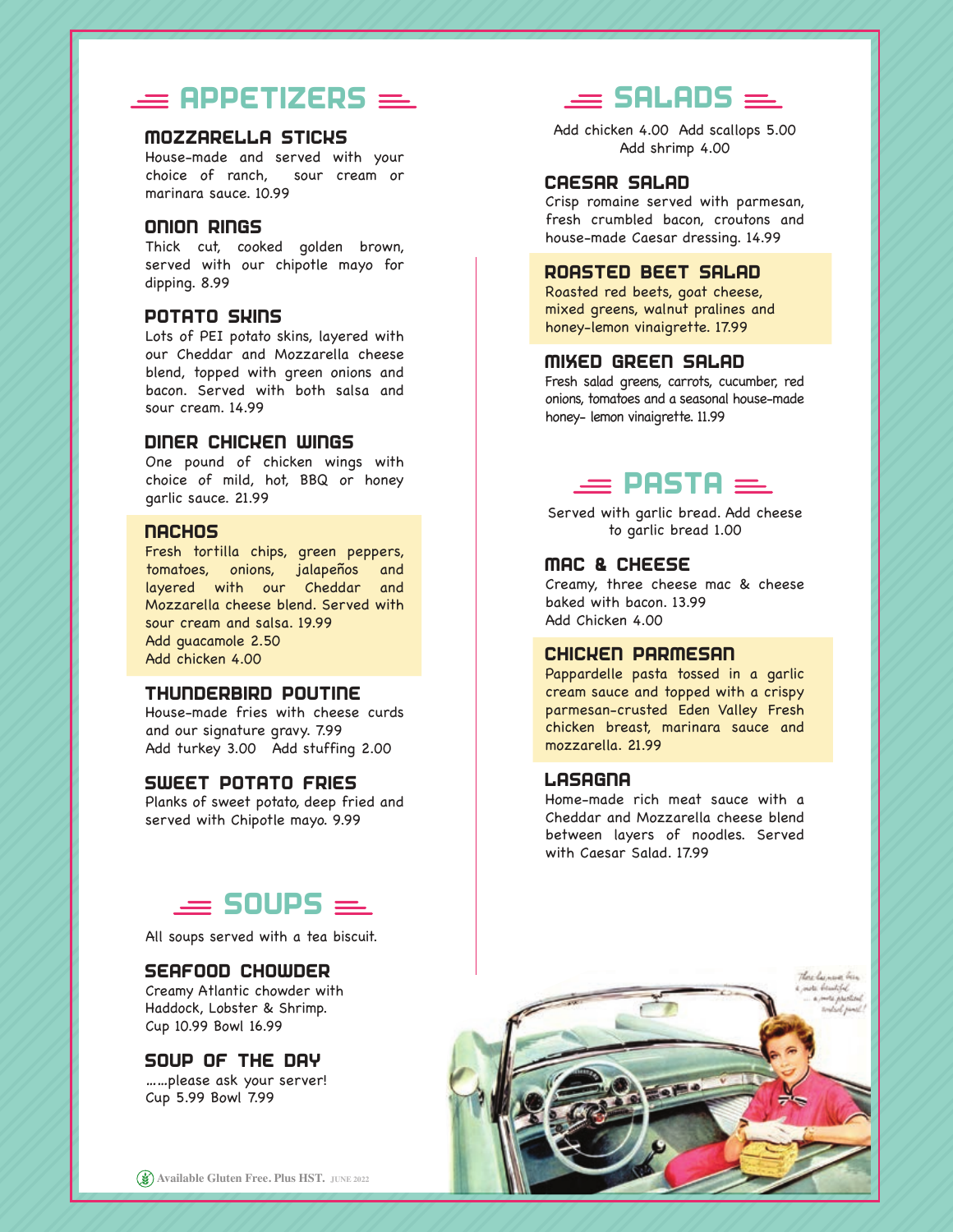## $\equiv$  EAST COAST  $\equiv$ FAVOURITES

Served with your choice of basmati rice, house-made fries, baked potato, mashed potato or cup of soup. All plates includes our house-made coleslaw and tartar sauce.

## PAN FRIED HADDOCK

Fresh Atlantic haddock, herb marinated and lightly floured. Served with seasonal vegetables and your choice of side. 18.99

## HADDOCK TIPS

Fresh Atlantic haddock tossed in panko-breading and house seasonings and your choice of side. 14.49

## CLAMS & CHIPS

Deep fried fresh clams that are lightly dusted with house seasonings with your choice of side 23.99

## FISH & CHIPS

Lightly battered, Atlantic haddock and your choice of side. 1 piece 12.49 2 piece 16.99

#### SCALLOPS & CHIPS

Choice of sautéed (8) or freshly breaded and deep fried. 23.99

## $=$  BURGERS  $=$

Served with choice of basmati rice, house-made fries, baked potato, mashed potato or cup of soup.

## CLASSIC BURGER

A freshly made Angus beef burger, topped with lettuce and tomato. 14.49 Add cheese 1.00 Add bacon 1.50

### MONARCH BURGER

A freshly made Angus beef burger, Cheddar cheese, topped with lettuce, tomato and caramelized onions. 15.99

## METEOR BURGER

A freshly made Angus beef burger, topped with lettuce, tomato, bacon, sautéed mushrooms, crispy onions and crumbled blue cheese. 18.99

## BEYOND BURGER

The world's first plant-based burger that looks, cooks and satisfies like beef topped with lettuce, tomato and onion. 14.99

## $\equiv$  SANDWICHES  $\equiv$

Served with your choice of basmati rice, house-made fries, baked potato, mashed potato or cup of soup.

## **@ ROASTED TURKEY CLUBHOUSE**

Fresh-roasted all white turkey, lettuce, tomato, bacon and mayo. Served between three slices of local bakery bread. 15.99

## OPEN FACED HOT TURKEY **SANDWICH**

Fresh roasted all white turkey with homemade gravy, stuffing, and cranberry sauce on your choice of local bakery bread. Served with peas and corn. 14.99

## OPEN FACED HOT HAMBURGER SANDWICH

A fresh Angus beef burger topped with sautéed onions and mushrooms and homemade beef gravy on your choice of local bakery bread. Served with peas and corn. 14.99

#### SPICY CHICKEN SANDWICH

Double breaded crunchy chicken breast topped with spicy mayo, lettuce, pickle and tomato. 16.99

## CLASSIC REUBEN

Smoked meat with sauerkraut and Swiss cheese. Served on marble rye breaded topped with our house-made Thousand Island dressing. 17.49

### TOASTED SANDWICHES

BLT or Grilled Cheese & Ham, served on choice of local bakery bread. 10.99

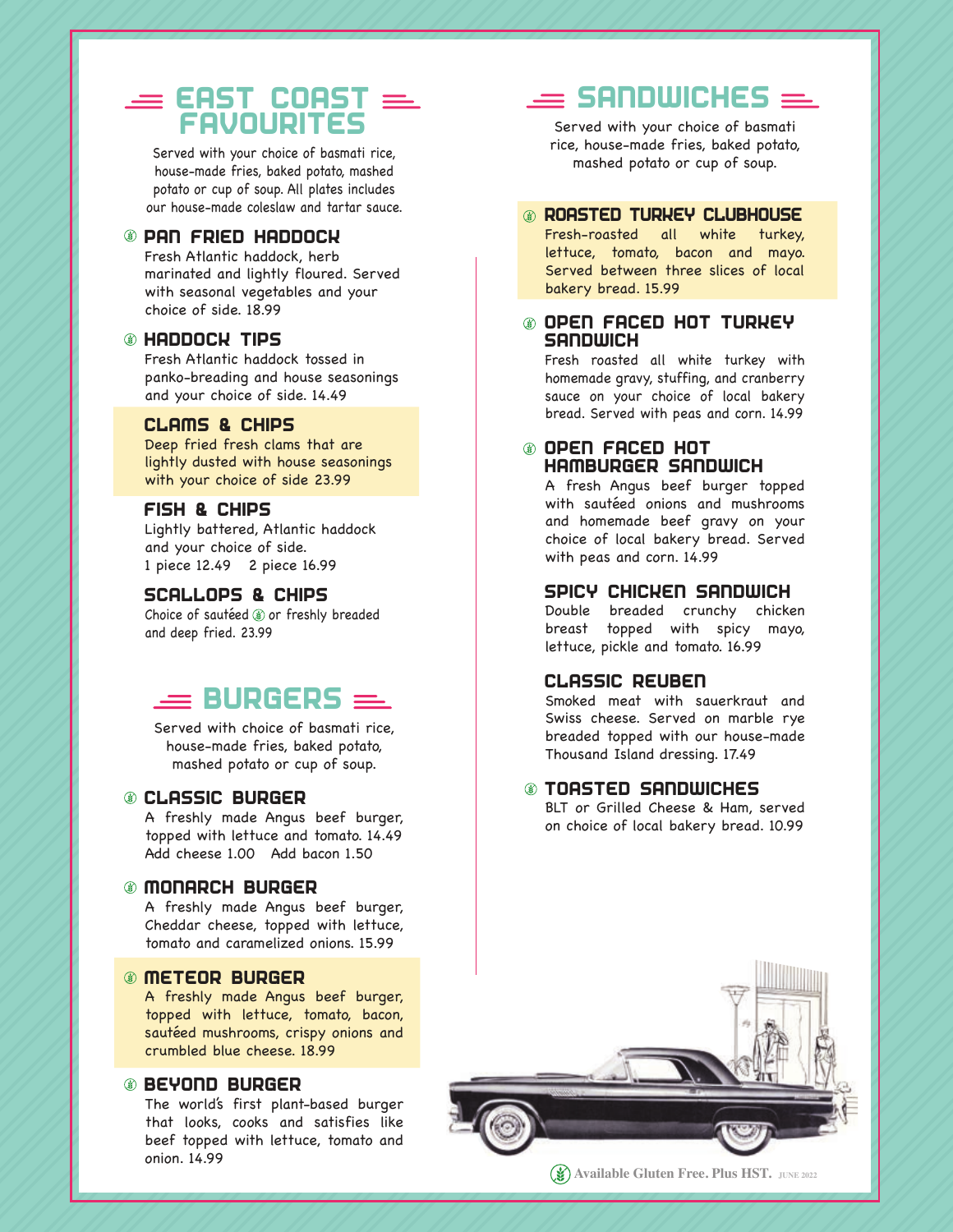

# $\equiv$  VERNON'S STORY  $\equiv$

The owner of the Thunderbird Diner, Vernon Kynock, was born in Hammonds Plains in 1945 and has lived and worked here his entire life. In the 1950s, Vernon began his career working alongside his father, Wylie Kynock, in the family's three grocery stores. Vernon's father was also a butcher and a cook and his grandfather a farmer who raised chickens, pigs and cattle, and always had bountiful vegetable gardens – hence Vernon's lifelong interest in food.

Alongside the grocery business and farming, Vernon also operated the Hammonds Plains Irving Station and the Hammonds Plains Service Center. In 2018, Vernon will celebrate 50 years of his trucking and excavation company, Kynock Resources Ltd.

Vernon has seen many good changes within the community; he grew with the community and local residents always supported his endeavours. Vernon never left Hammonds Plains – he didn't have to – he has experienced success right here!

Vernon's Thunderbird Diner is a business venture conceived by Vernon in 2007 with help from Randy Jones, the diner's project manager. The diner is a way for Vernon to have fun, meet people in his golden years and for there to be a meeting place for people to enjoy amazing and healthy food. It is also a way for Vernon to share his love and enthusiasm for antique cars.

Ingredients and services are sourced locally as much as possible and the diner's menu features seasonal specialties. Vernon is also inspired by old community recipes that the diner will delight in preparing and promoting.

**ICIL** 

May your dining experience at Vernon's Thunderbird Diner always be enjoyable.

Vernon hopes to welcome old friends and to make lots of new ones.

And remember: If you are satisfied, please tell others; if not, please tell us!

Vernon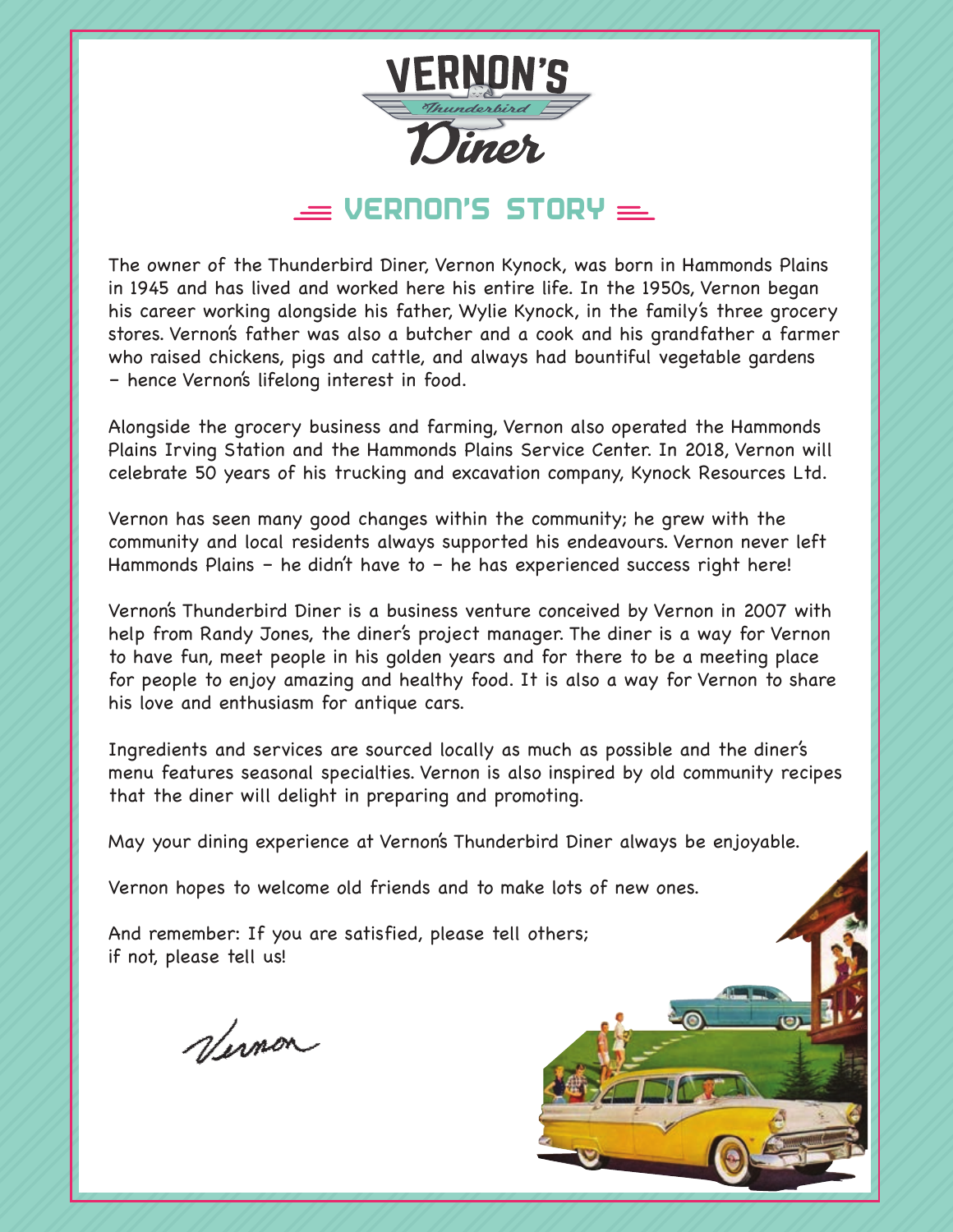## $\equiv$  MAINS  $\equiv$

Served with your choice of basmati rice, house-made fries, baked potato, mashed potato or cup of soup.

## 8OZ. NEW YORK STRIPLOIN

Angus beef brushed with garlic butter and side of Vernon's BBQ sauce. Grilled to your liking. Served with seasonal vegetables. 24.99 Add Mushroom 2.50, Add Onions 1.25 Mushrooms & Onions 3.00

## CHICKEN FINGERS

Made with fresh Eden Valley chicken and our signature spice blend. Four pieces served with plum or house-made Vernon's BBQ sauce. 15.99

## FRIED CHICKEN DINNER

Fresh Eden Valley chicken tossed in our signature spice blend and served with coleslaw. 2 piece 13.99 3 piece 16.99

#### THUNDERBIRD BABY BACK RIBS

Tender baby back pork ribs glazed with house-made BBQ sauce. Seasonal vegetables and coleslaw. Half Rack 24.99 Add a ½ rack for 9.99

### CHICKEN & RIBS DINNER

Half rack of our Thunderbird Baby Back Ribs and two pieces of fried chicken. Seasonal vegetables and coleslaw. 29.99

## LIVER & ONIONS

Traditional liver and onions cooked to perfection with bacon, smothered in our house-made beef gravy. Served with mashed potatoes and seasonal vegetables. 16.99

## GINGER STIR FRY

Fresh vegetables and our own house-made ginger sauce over a bed of rice. 12.99 Add Chicken 4.00

## $=$  BRUNCH  $=$

Saturday, Sunday and Holiday's 11am-2pm

### BIG BREAKFAST

Three eggs, ham, bacon, sausage and bologna, baked beans, breakfast potatoes and three slices of local bakery bread. 19.99

## BREAKFAST POUTINE

Two eggs (any style) with choice of ham, bacon, bologna or sausage and cheese curds, served over breakfast potatoes and topped with hollandaise sauce. 13.99

## FISH CAKES & BEANS

Two house made salted cod cakes with two eggs (any style) and house made baked beans, breakfast potatoes with a tea biscuit and chow. 15.49

## VERNON'S BREAKFAST SKILLET

Two eggs (any style) with your choice of ham, bacon, bologna or sausage, served over breakfast potatoes and topped with a Cheddar and Mozzarella cheese blend with two slices of local bakery bread. 14.99

## THE CLASSIC BENNY

Two poached eggs and ham served on a toasted English muffin, topped with hollandaise sauce and served with breakfast potatoes. 14.99

#### THE AVOCADO BENNY

Two poached eggs served on a baked avocado, topped with bacon, green onions and hollandaise sauce served with breakfast potatoes. 16.99

#### BREAKFAST SANDWICH

Fried egg and Cheddar cheese with your choice of ham, bacon, sausage or bologna served on English muffin with breakfast potatoes. 7.99 Sandwich only 5.49



Two eggs (any style) and your choice of ham, bacon, sausage, bologna, with two slices of local bakery toast, breakfast potatoes and baked beans. 13.99



**Available Gluten Free. Plus HST. JUNE 2022**